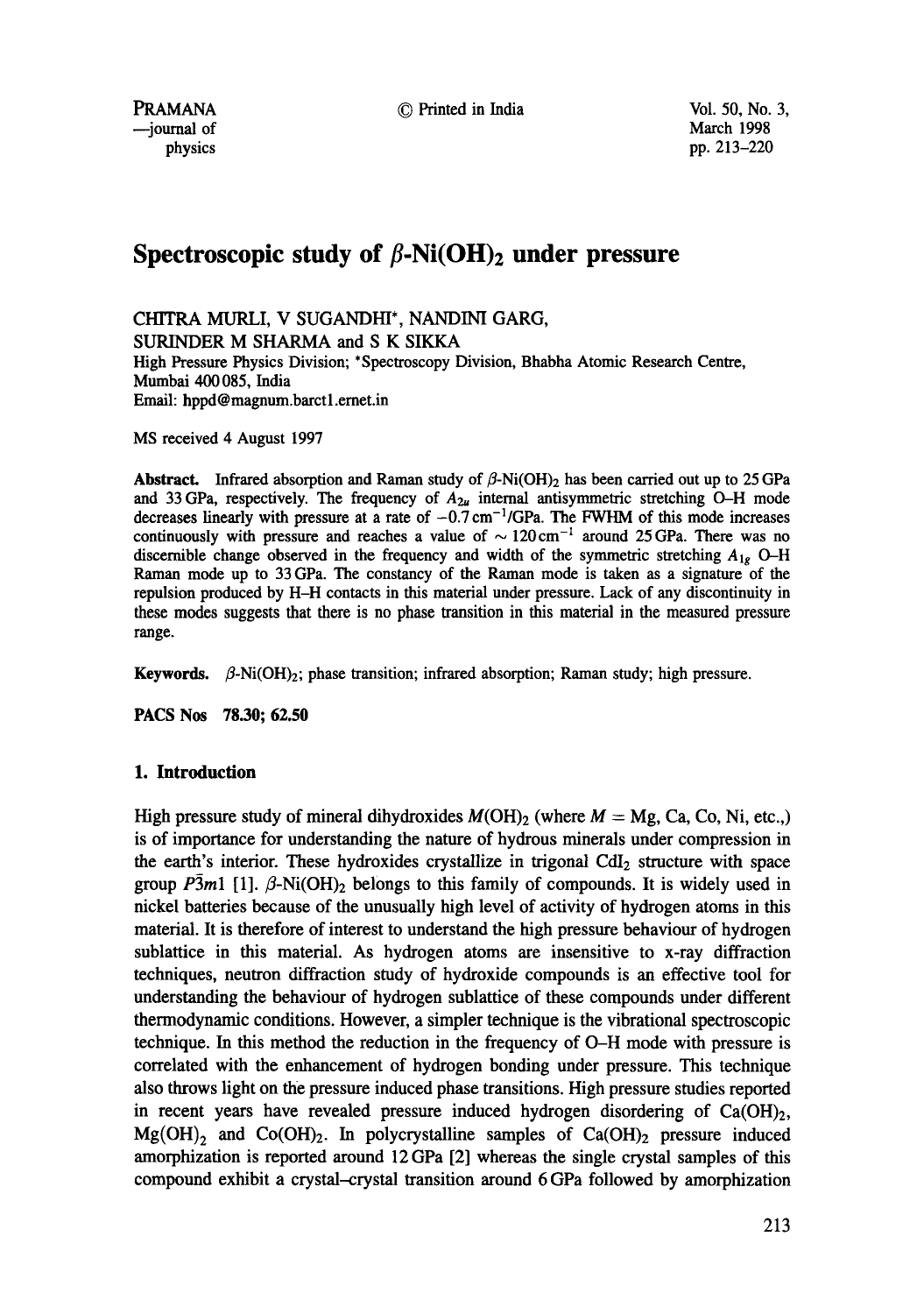## *Chitra Murli et al*



**Figure 1.** The crystal structure of  $\beta$ -Ni(OH)<sub>2</sub>. Hydrogen atoms are shown along with the Ni--O octahedra with the comer positions occupied by oxygen atoms and nickel atoms in the centre. Nickel and oxygen atoms are not shown for the purpose of clarity.

beyond 20 GPa [3]. Mg(OH)<sub>2</sub> is reported to be stable up to 80 GPa with no signature of amorphization [4]. However, disordering of hydrogen sites involving shift of H positions away from the three fold axis in the *P3ml* structure around 1 GPa has been detected by spectroscopic studies of this compound [5]. This is confirmed by a neutron diffraction study which gives evidence of a hydrogen disordering around  $5{\text -}10$  GPa [6]. In Co(OH)<sub>2</sub> infrared and Raman spectroscopy under pressure document that the hydrogen sublattice loses long range order between 7 to 11 GPa [7]. However, x-ray diffraction shows that Co-O sublattice is ordered up to 30 GPa. In the  $P\overline{3}m1$  structure, there are two allowed internal hydroxyl stretching modes, the Raman active *Alg* symmetric stretching mode where hydroxyl ions vibrate in phase and the  $A_{2u}$  antisymmetric stretching infrared mode where the hydroxyl ions vibrate out of phase. The  $A_{2u}$  antisymmetric stretching internal OH mode in  $\beta$ -Ni(OH)<sub>2</sub> is observed at 3645 cm<sup>-1</sup> which is higher than the value of  $3570 \pm 10 \text{ cm}^{-1}$  for an unperturbed OH<sup>-</sup> ion [8]. The larger value is indicative of the repulsive effect of the lattice due to short H-H contact of 1.92  $\AA$  [12] at 0.1 MPa between layers of Ni-O octahedra (figure 1) and of weak hydrogen bonding in the system. To understand the high pressure behaviour of this compound we have carried out infrared absorption and Raman spectroscopic studies.

## **2. Experimental**

High quality pure polycrystalline sample of  $\beta$ -Ni(OH)<sub>2</sub> was obtained from Aldrich. The cell constants determined at 0.1 MPa are 3.11 $\pm$ 0.02 Å and  $c = 4.59 \pm 0.02$  Å [9] which are in good agreement with the values ( $a = 3.12 \text{ Å}$  and  $c = 4.60 \text{ Å}$ ) reported earlier [10]. High pressure experiments were carried out using Syassen Holzapfel type of diamond anvil cell with diamonds of culet size 500  $\mu$ . The sample was filled in a 150  $\mu \sim 200 \,\mu$ .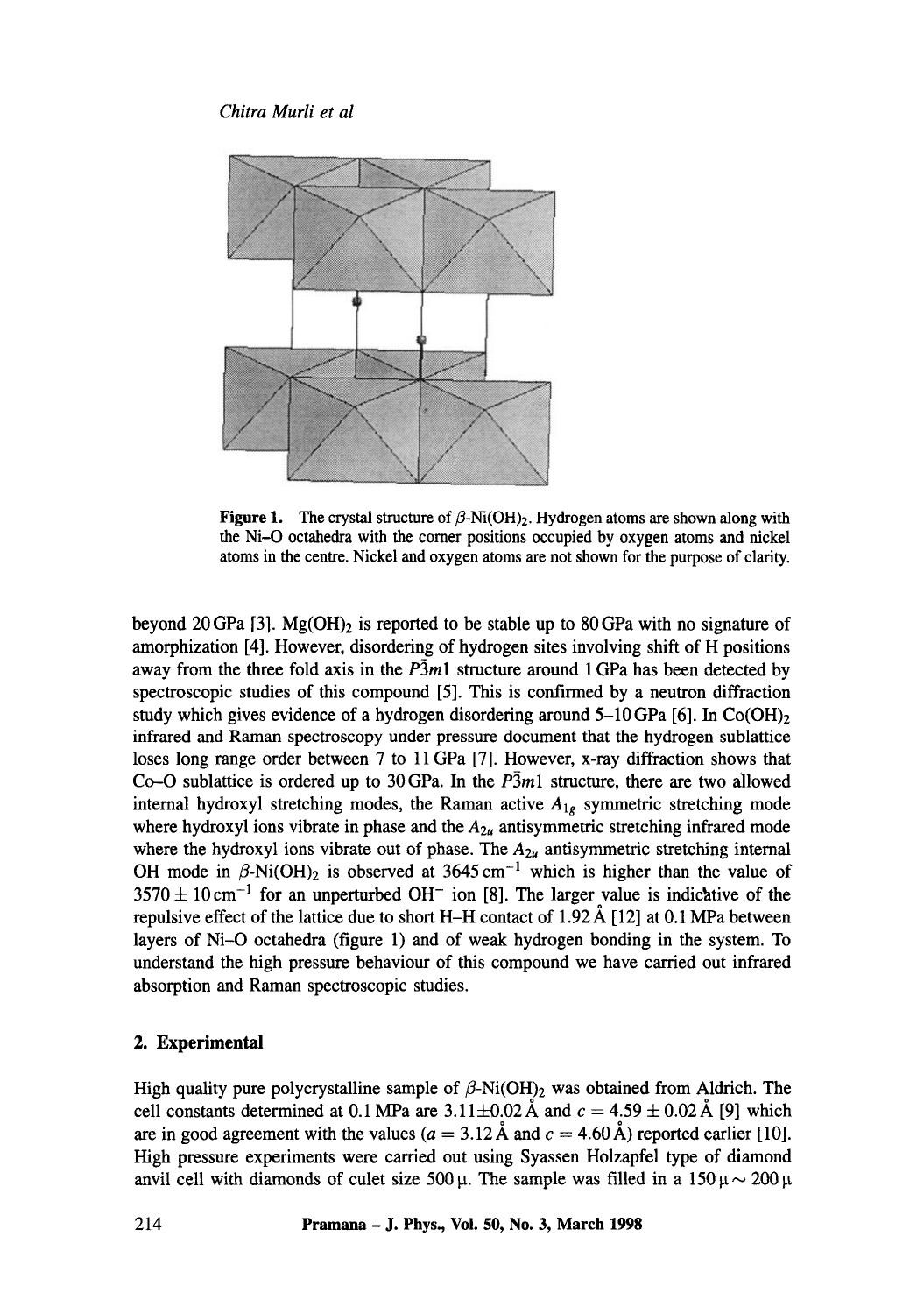## *Spectroscopic study of/3-Ni(OH)2 under pressure*

hole of a steel gasket preindented to a thickness of  $80 \mu$ . Ruby fluorescence technique was used for pressure calibration. CsI was used as a pressure transmitting medium. IR absorption study was carried out using BOMEM DA3.003 FTIR spectrometer with a globar source and InSb detector. The resolution setting was  $2 \text{ cm}^{-1}$  in the spectral region 3400-3800cm -1 of our study. The IR absorption data were analysed using a



Figure 2.  $A_{2u}$  internal antisymmetric stretching infrared hydroxyl mode of  $\beta$ -Ni(OH)<sub>2</sub> at different pressures.

**Pramana - J. Phys., Vol. 50, No. 3, March 1998 215**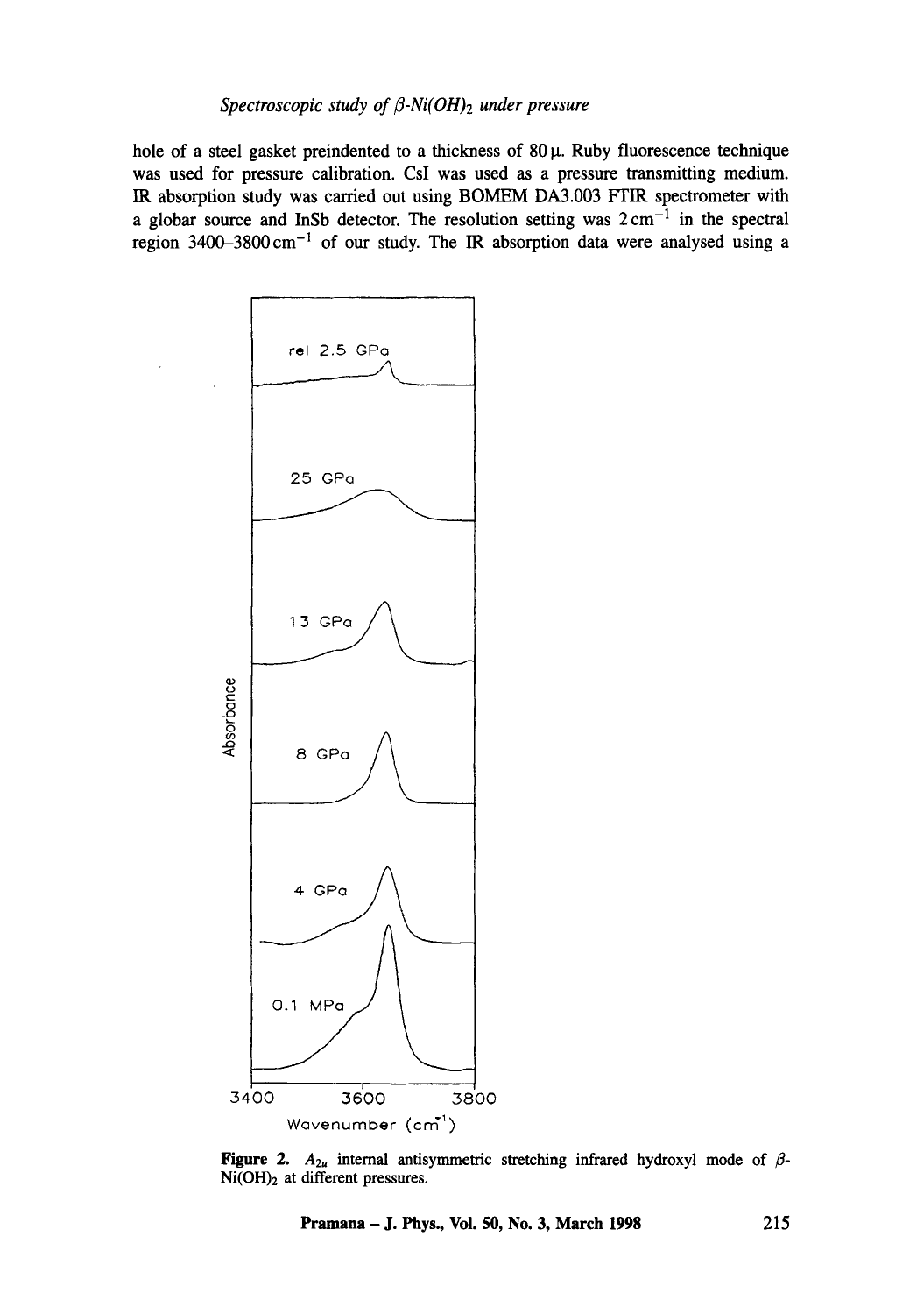*Chitra Murli et al* 



Figure 3. The change in frequency of  $A_{2u}$  mode of  $\beta$ -Ni(OH)<sub>2</sub> with pressure.



Figure 4. Variation of FWHM of  $A_{2u}$  mode of  $\beta$ -Ni(OH)<sub>2</sub> with pressure.

spectracalc software package. Raman study was carried out using a single stage double pass 500 nun Chromex scanning monochromator with a holographic supernotch filter for an Ar-ion excitation line 514.5 nm. The data was recorded using a photomultiplier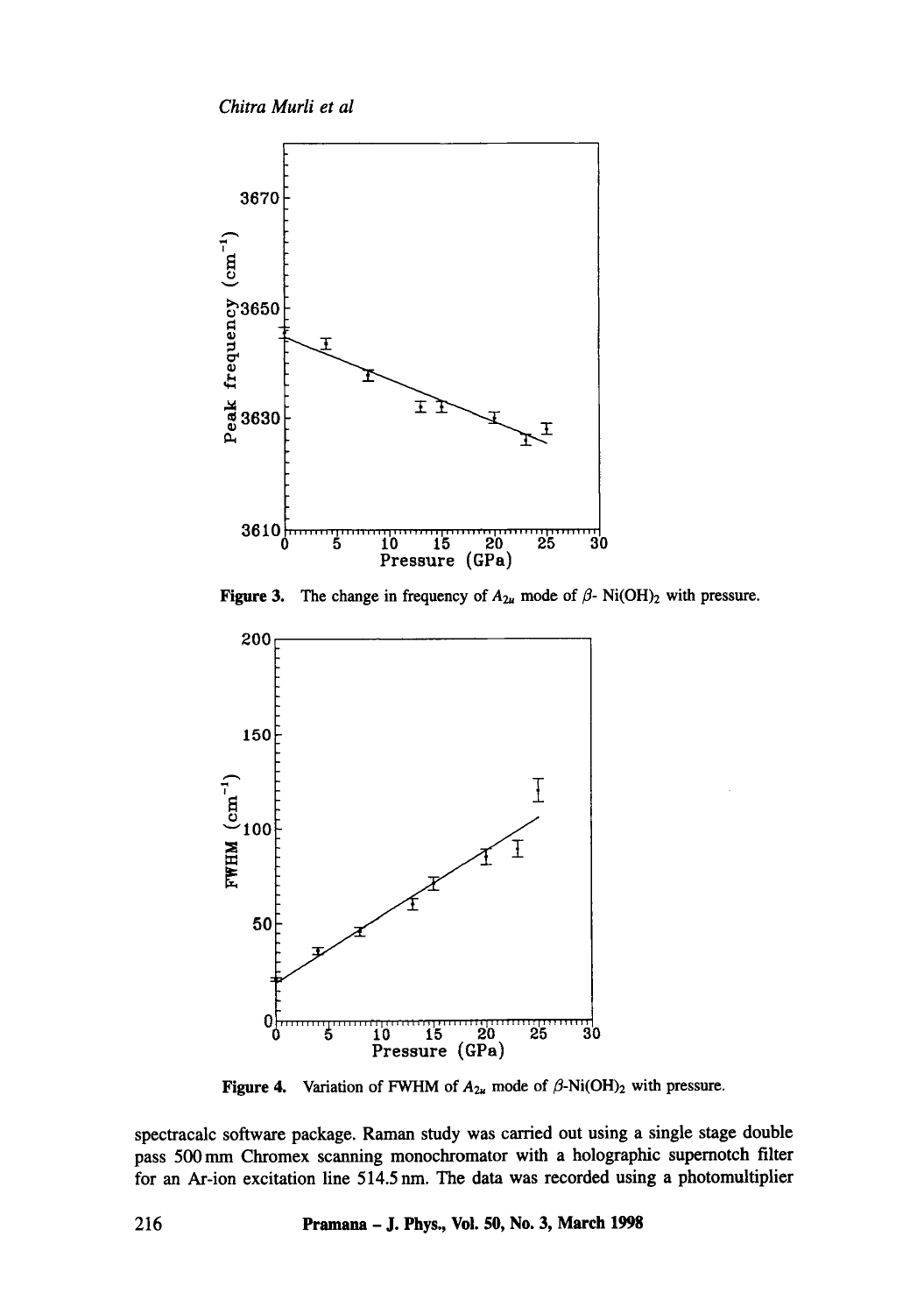

Figure 5.  $A_{1g}$  symmetric stretching internal Raman hydroxyl mode of  $\beta$ -Ni(OH)<sub>2</sub> at different pressures.

tube and a computer controlled data acquisition system. The *Alg* Raman mode under ambient conditions was found to be  $3580 \text{ cm}^{-1}$  which is consistent with the value reported earlier [ 11].

#### **3. Results and discussion**

The IR absorption spectrum of  $\beta$ -Ni(OH)<sub>2</sub> could be followed up in a diamond anvil cell up to 25 GPa in the region 3400 to 3800 cm<sup>-1</sup>. The IR absorption spectrum under ambient conditions was recorded and the frequency of the  $A_{2u}$  mode was determined to be  $3645 \text{ cm}^{-1}$  which is in good agreement with the values reported earlier [12]. Figure 2 shows this mode at different pressures. The asymmetry on the lower frequency side is due to particle size effect [12]. The frequency of this mode decreases linearly with pressure (figure 3) at a rate of  $-0.7 \text{ cm}^{-1}/\text{GPa}$ . This is unlike Co(OH)<sub>2</sub> which shows a discontinuity around 11 GPa. The FWHM of this mode increases continuously with pressure and reaches a value of  $120 \text{ cm}^{-1}$  around 25 GPa (figure 4). This behaviour is similar to that of  $Mg(OH)<sub>2</sub>$ . On release this mode retrieves its initial frequency indicating the reversibility of the high pressure behaviour.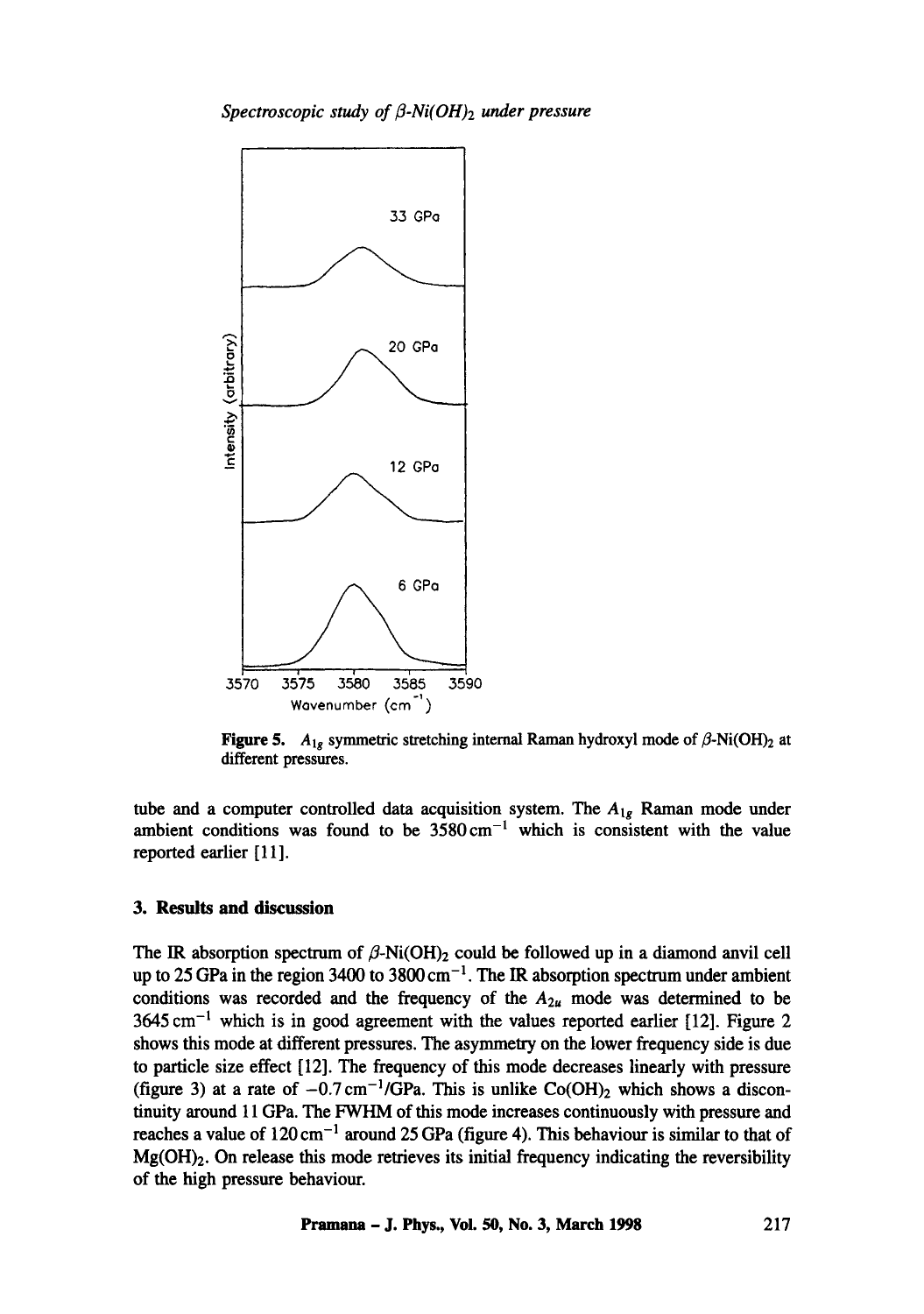*ChitraMurlietal* 



**Figure 6.** Frequency of  $A_{1g}$  Raman mode versus pressure for  $\beta$ -Ni(OH)<sub>2</sub>.



Figure 7. FWHM of  $A_{1g}$  mode of  $\beta$ -Ni(OH)<sub>2</sub> versus pressure.

The  $A_{1g}$  Raman mode observed at 3580 cm<sup>-1</sup> under ambient conditions was recorded up to a pressure of 33 GPa (figure 5). The frequency as well as FWHM of this mode was found to remain nearly constant in this pressure range (figures 6 and 7) in contrast to

**218 Pramana - J. Phys., Vol. 50, No. 3, March 1998**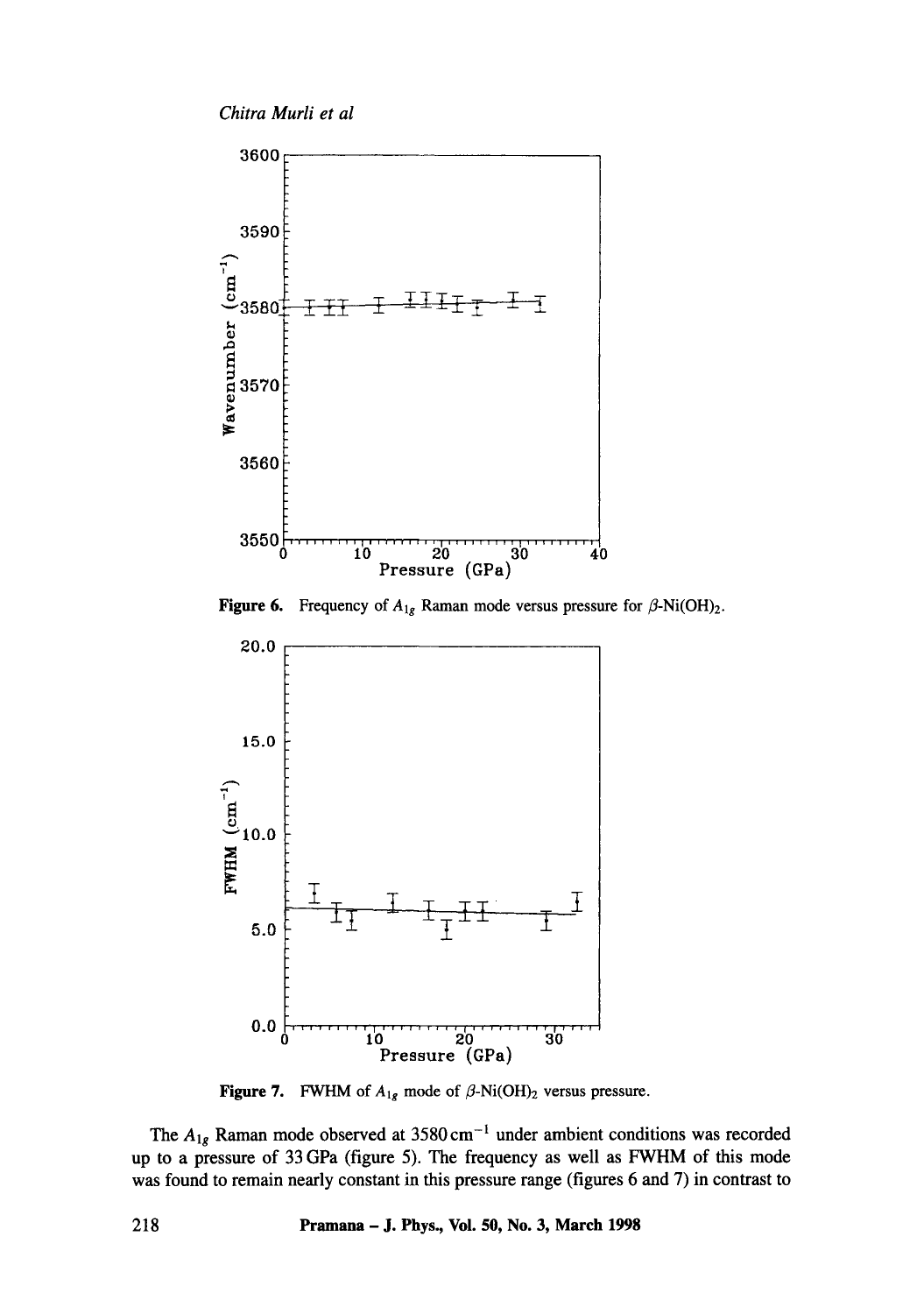## Spectroscopic study of β-Ni(OH)<sub>2</sub> under pressure

| Material                     | $\nu_{\text{OH}}(\text{cm}^{-1})$ |       | $d\nu_{OH}/dp$ (cm <sup>-1</sup> /GPa) |              |
|------------------------------|-----------------------------------|-------|----------------------------------------|--------------|
|                              | IR                                | Raman | IR                                     | Raman        |
| $Mg(OH)_{2}$                 | 3688                              | 3652  | $-0.6$                                 | $-7.68$      |
| $Ca(OH)_{2}$                 | 3633                              | 3620  | $-3.5$                                 | $-3.68$      |
| $Co(OH)_{2}$                 | 3631                              | 3570  | $\sim -2.3$                            | $\sim -4.00$ |
| $\beta$ -Ni(OH) <sub>2</sub> | 3645                              | 3580  | $-0.7$                                 | 0.00         |

**Table 1.** Comparison of  $A_{2u}$  (IR) and  $A_{1g}$  (Raman) internal  $\nu_{\text{OH}}$  modes and their pressure derivatives for various compounds. The data are compiled from references [2] and [5] for  $Mg(OH)_2$  and  $Ca(OH)_2$ , ref. [7] for  $Co(OH)_2$  and this work for  $\beta$ -Ni $(OH)_2$ .

the reported disappearance of this mode below 10 GPa in  $Co(OH)_2$  and  $Ca(OH)_2$ . Thus the persistence of this mode suggests lack of any signature of a structural change. The negligible change in the frequency of this mode is in contrast to the observations for other hydroxides (table 1). This can be interpreted as a signature of repulsion produced by decreasing H-H contacts under pressure [13, 14]. This observation is also supported by x-ray diffraction studies carried out in our laboratory [9]. The  $c/a$  value was found to be almost pressure independent. The material was found to be very less compressible up to a pressure of 33 GPa. The bulk modulii  $K_0$ ,  $K_{0c}$  and  $K_{0a}$  of the sample were determined to be  $\sim$ 221 GPa, 379 GPa and 1391 GPa respectively using Birch-Murnaghan equation of state [9]. These values are the largest compared to the other reported dihydroxide compounds [9] and indicate that this compound is very stiff in this family of compounds.

#### **4. Conclusion**

Lack of any discontinuity observed in the frequency and FWHM of IR and Raman hydroxyl modes in  $\beta$ -Ni(OH)<sub>2</sub> suggests that there is no phase transition in this compound up to 33 GPa. The increase in the FWHM of the  $A_{2\mu}$  IR mode is indicative of a slow hydrogen disordering of this compound with pressure. The negligible change in the values of  $A_{1g}$  Raman mode is a signature of the repulsion produced by decreasing H-H contacts in this compound under pressure.

#### **References**

- [1] H E Petch and H D Megaw, J. *Opt. Soc. Am.* 44, 733 (1954)
- [2] C Meade and R Jeanloz, *Geophys. Res. Lett.* 17, 1157 (1990)
- [3] S K Ekbundit, K Leinenweber, J L Yarger, J S Robinson, M Verhelst-Voorhees and G H Wolf, *J. Solid State Chem.* 126, 300 (1996)
- [4] Y Fei and H K Mao, J. *Geophy. Res.* 98 B7, 11875 (1993)
- [5] T S Duffy, C Meade, Y Fei, H K Mao and R J Hemley, *Am. Mineral* **80,** 222 (1995)
- [6] M Catti, G Ferraris, S Hull and A Pavese, *Phys. Chem. Miner.* 22, 200 (1995)
- [7] J H Nguyen, M B Kruger, R Jeanloz, *Phys. Rev. Lett.* 78, 1936 (1997)
- [8] H D Lutz, W Eckers and H Haeusler, J. *Mol. Struct.* 80, 221 (1982)
- [9] Nandini Garg, Chitra Murli, Surinder M Sharma and S K Sikka (sent for publication)
- [10] A Szytula, A Murasik and M Balanda, *Phys. Status Solidi* 43, 125 (1971)